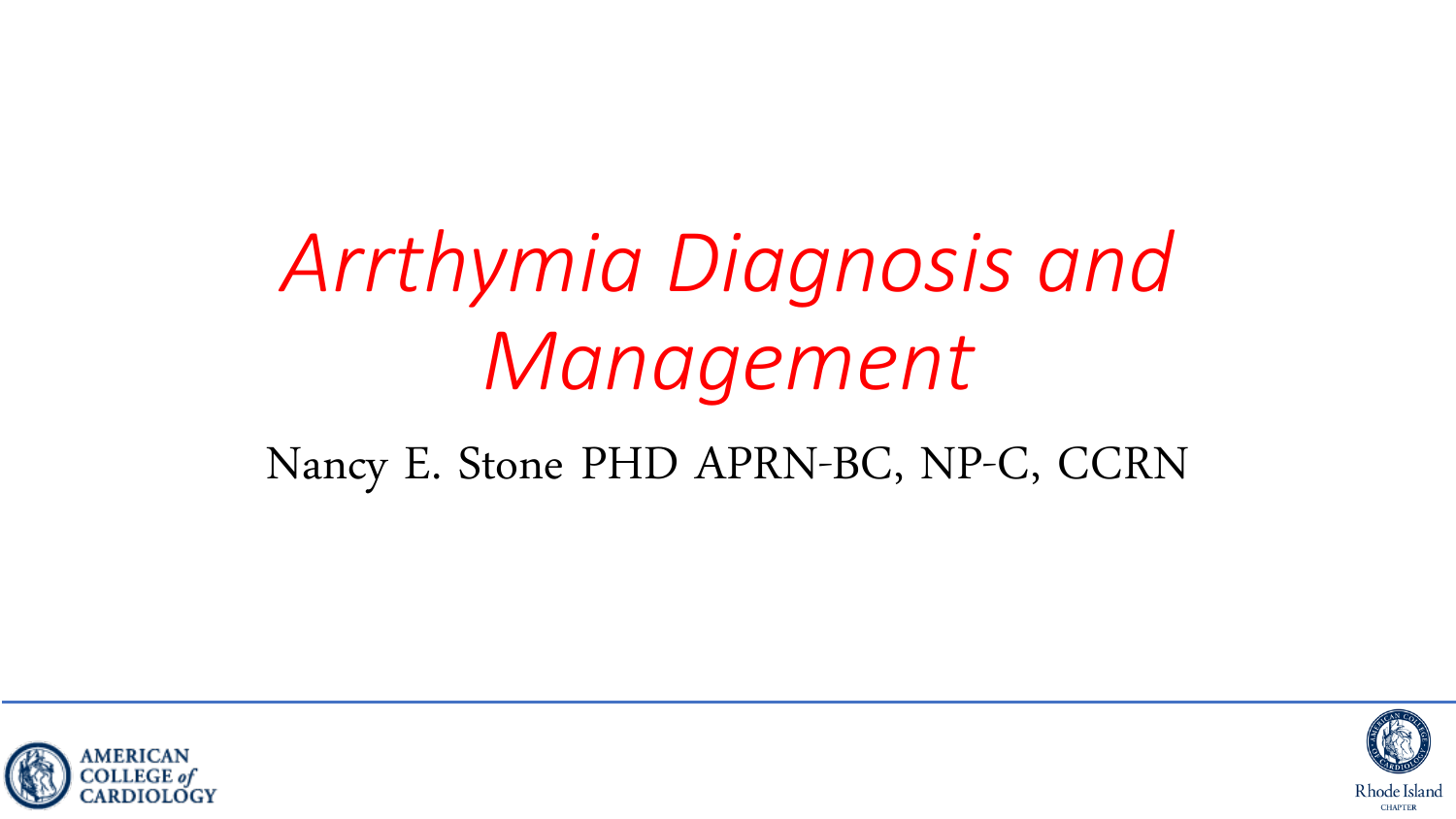## Overview of Arrhythmias

- Diagnostic testing
- Review of bradycardias
- Review of tachycardias
- Antiarrhythmic agents
- Cardiac devices
- Questions!



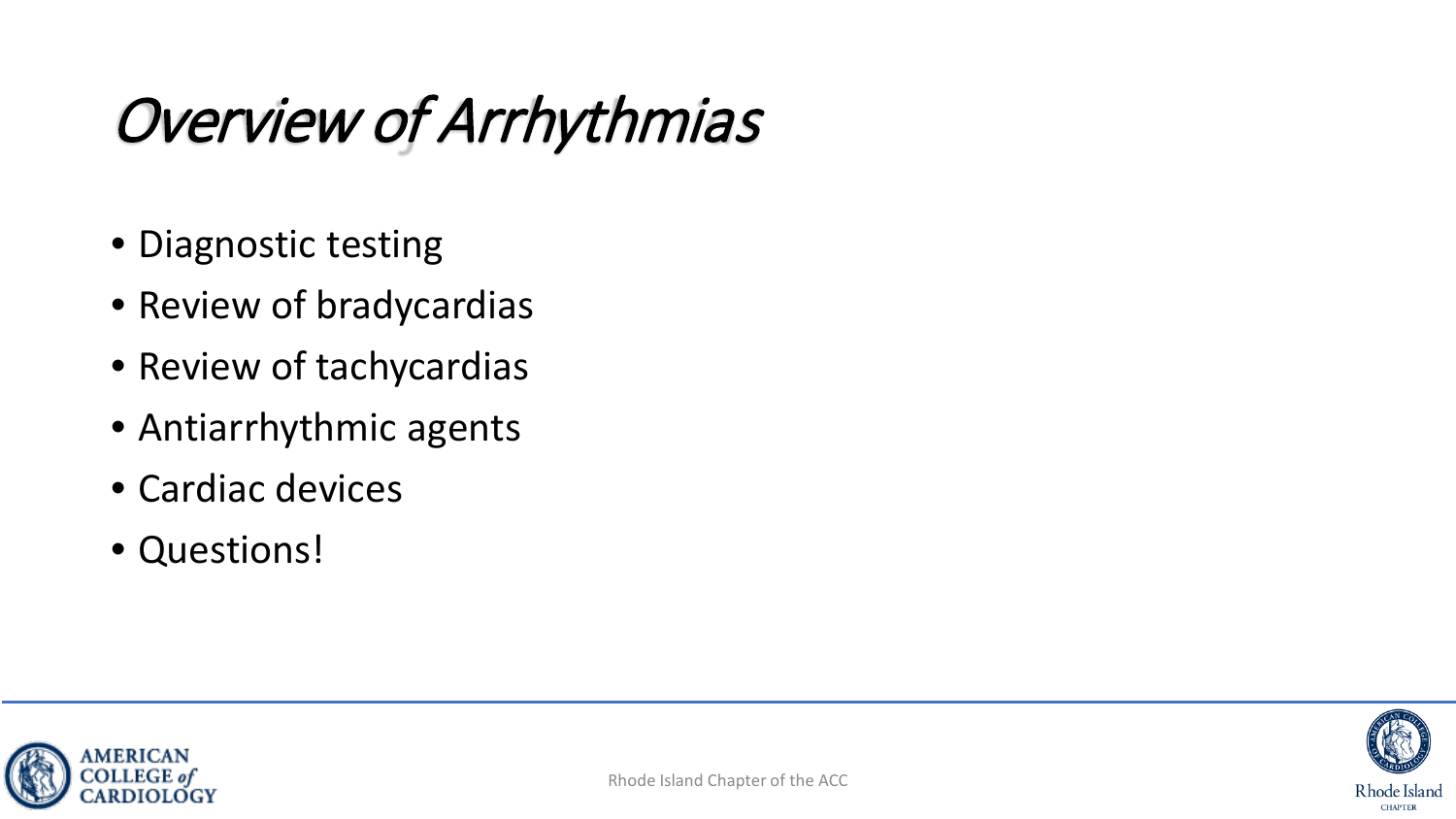## Diagnostic testing

- Resting EKG
- Continuous ambulatory EKG (24-48hrs)
- Event recorders: triggered by patient
	- Looping recorder
	- Postsymptom recorder
- Implantable loop recorder (up to 3 years battery life)
- Others to consider:
- TTE to evaluate for structure heart disease
- Ischemia evaluation if life-threatening arrhythmia
- EP testing to provoke arrhythmia and potentially ablate



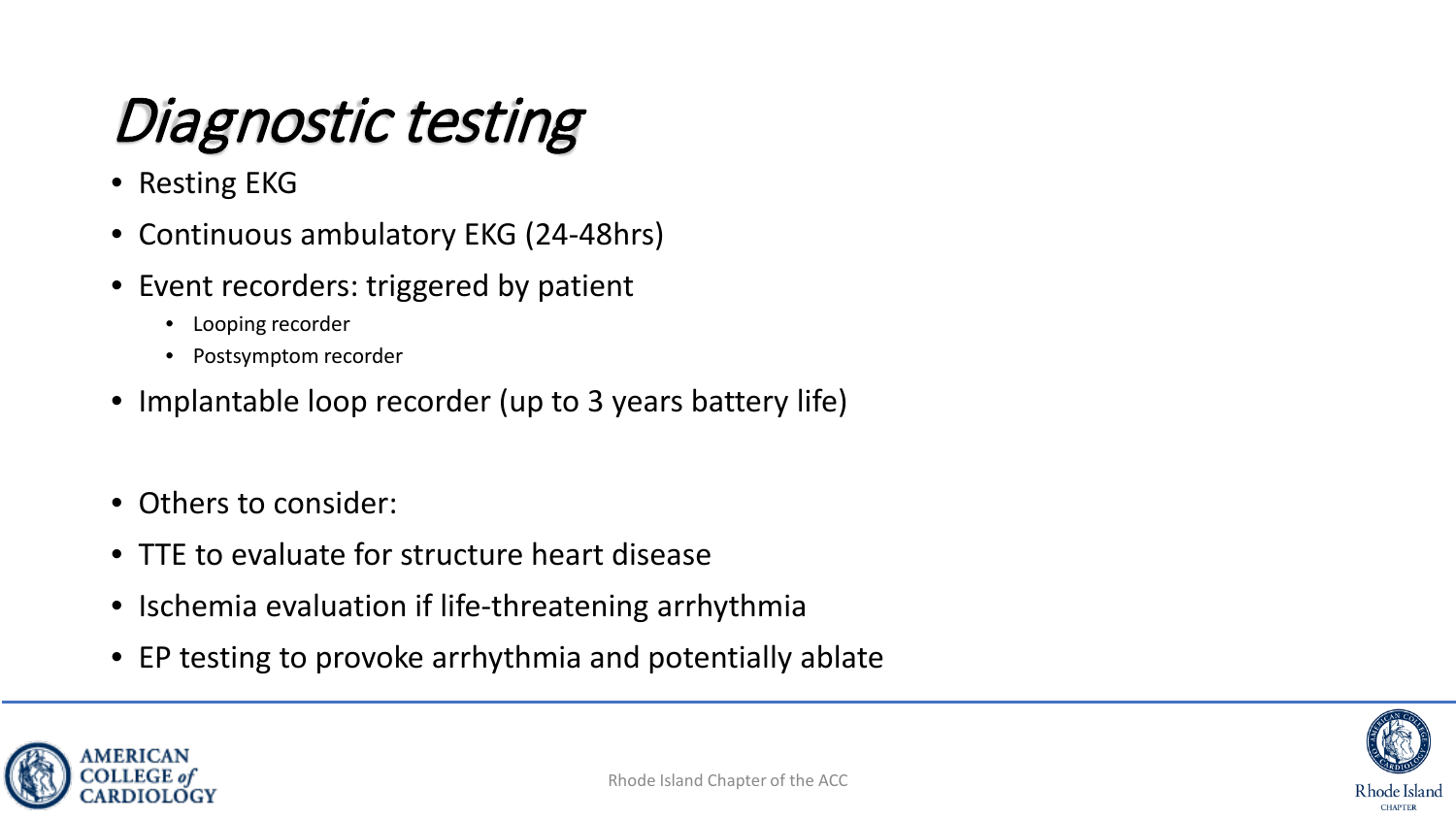## Overview of Bradycardia

- 2/2 disorders of impulse **generation** (impaired automaticity) or impulse **conduction** (heart block)
- Reversible causes include Lyme disease, drugs, hyperkalemia and thyroid disease
- Symptoms: **syncope**, fatigue, dyspnea, exercise-intolerance, ventricular arrhythmias
- Evaluation includes documentation of bradycardia with symptoms
- Management includes atropine/transcutaneous pacing if unstable, treatment of reversible causes, PPM



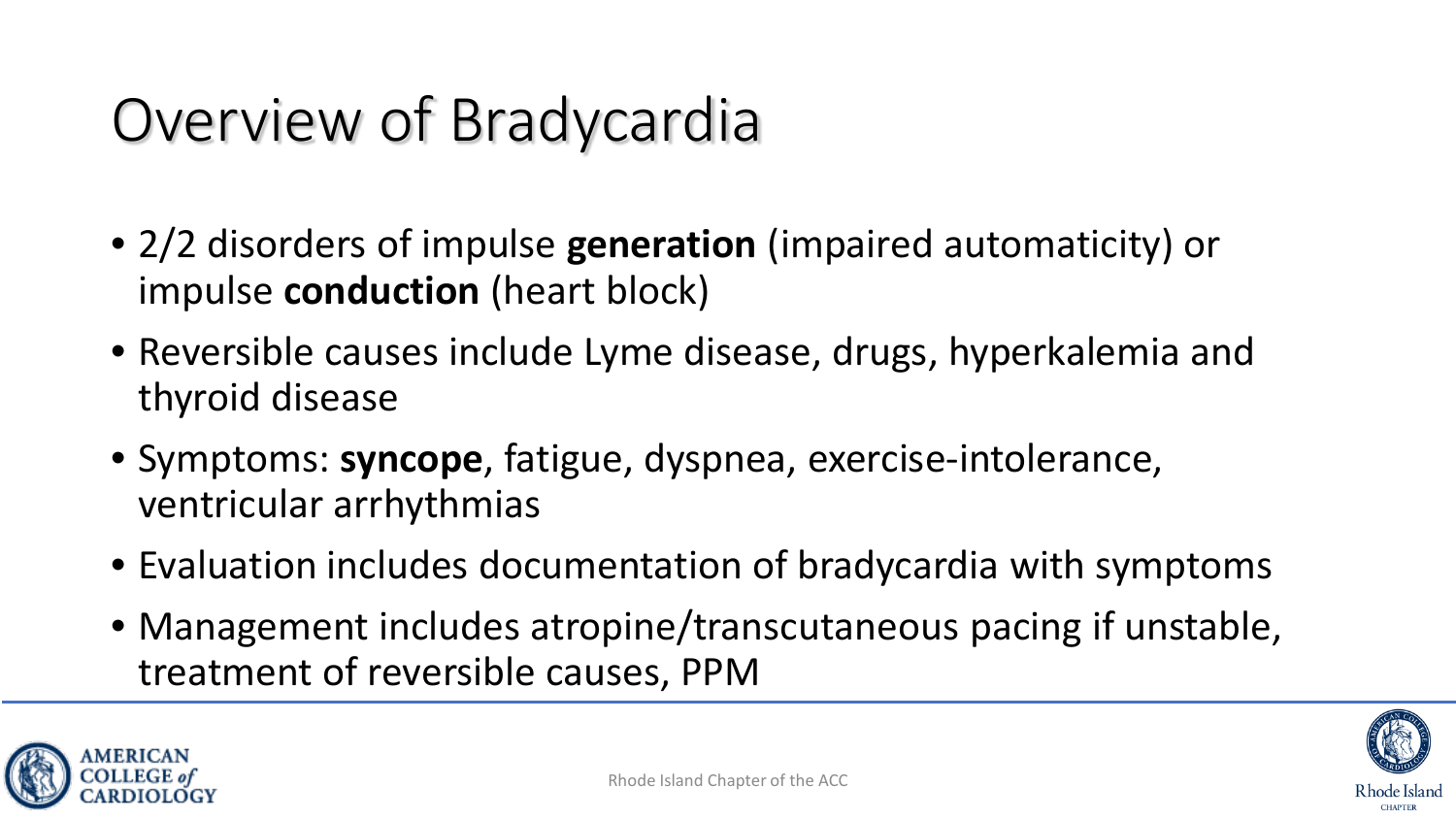#### Impaired automaticity

• **Sinus brady not necessarily pathologic (i.e. athletes)**

#### • **Causes of pathologic sinus bradycardia**

- Sick sinus syndrome/SA node dysfunction
- Infarction or cardiac surgery
- Infiltrative processes (amyloidosis, sarcoidosis)
- Increased vagal tone (Valsalva, vomiting)
- Medications (ie BB, CCB)
- Genetic diseases

#### • **Pacemaker** is indicated for symptomatic sinus bradycardia



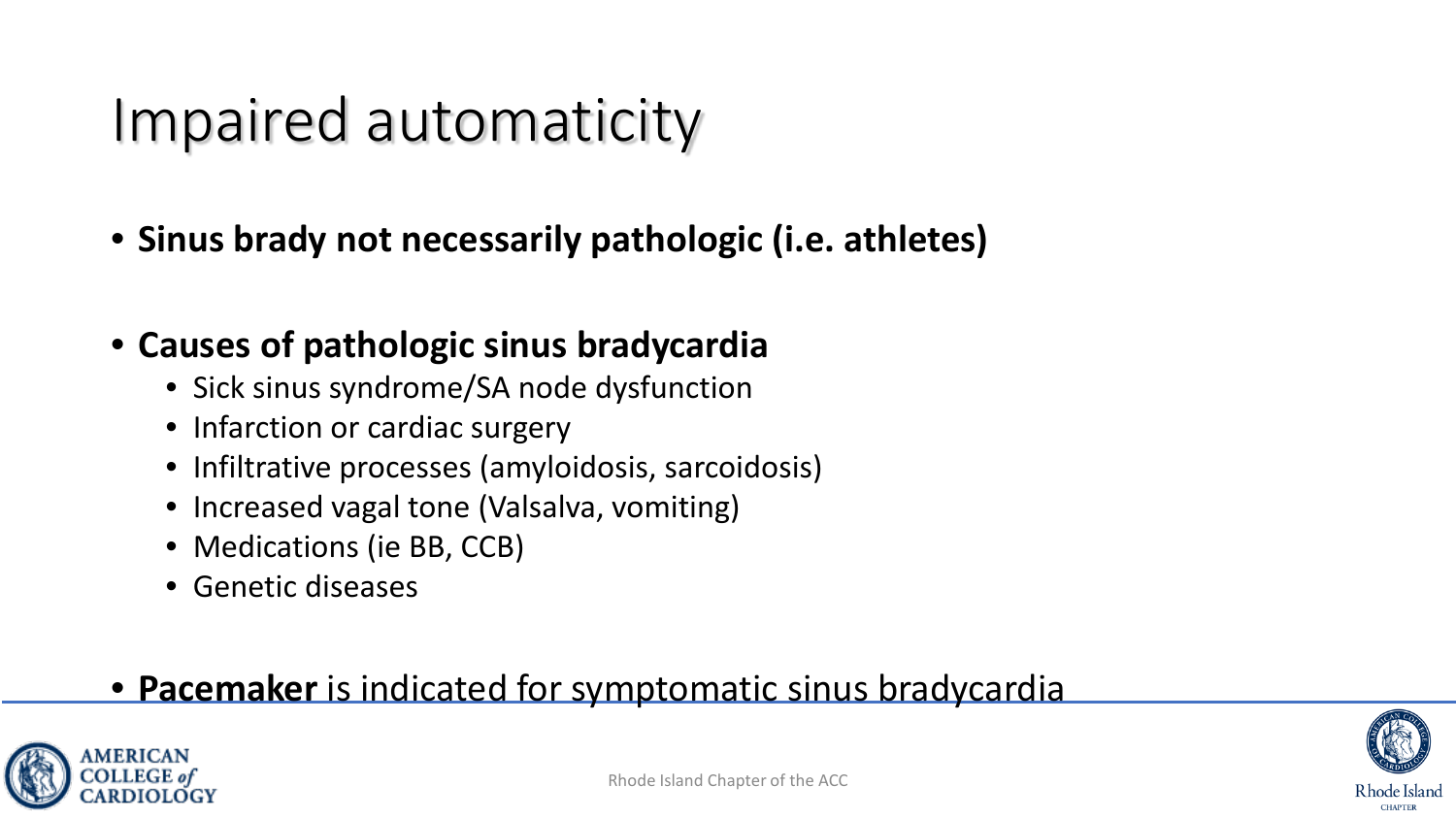#### Heart Block

- 1st degree and 2nd degree Mobitz 1 block usually 2/2 disease within the *AV node*
- 2nd degree Mobitz 2 and 3rd degree block usually *His bundle or below*
- $\bullet$  1<sup>st</sup> degree block associated with increased risk afib, pacemaker implantation and all-cause mortality
- "Advanced" or "high-grade" 2<sup>nd</sup> degree heart block if 2+ nonconducted P's before each QRS
- Pacemaker indicated for advanced 2<sup>nd</sup> degree or 3<sup>rd</sup> degree AV block (CHB)
- Reversible causes of CHB include medications and Lyme disease



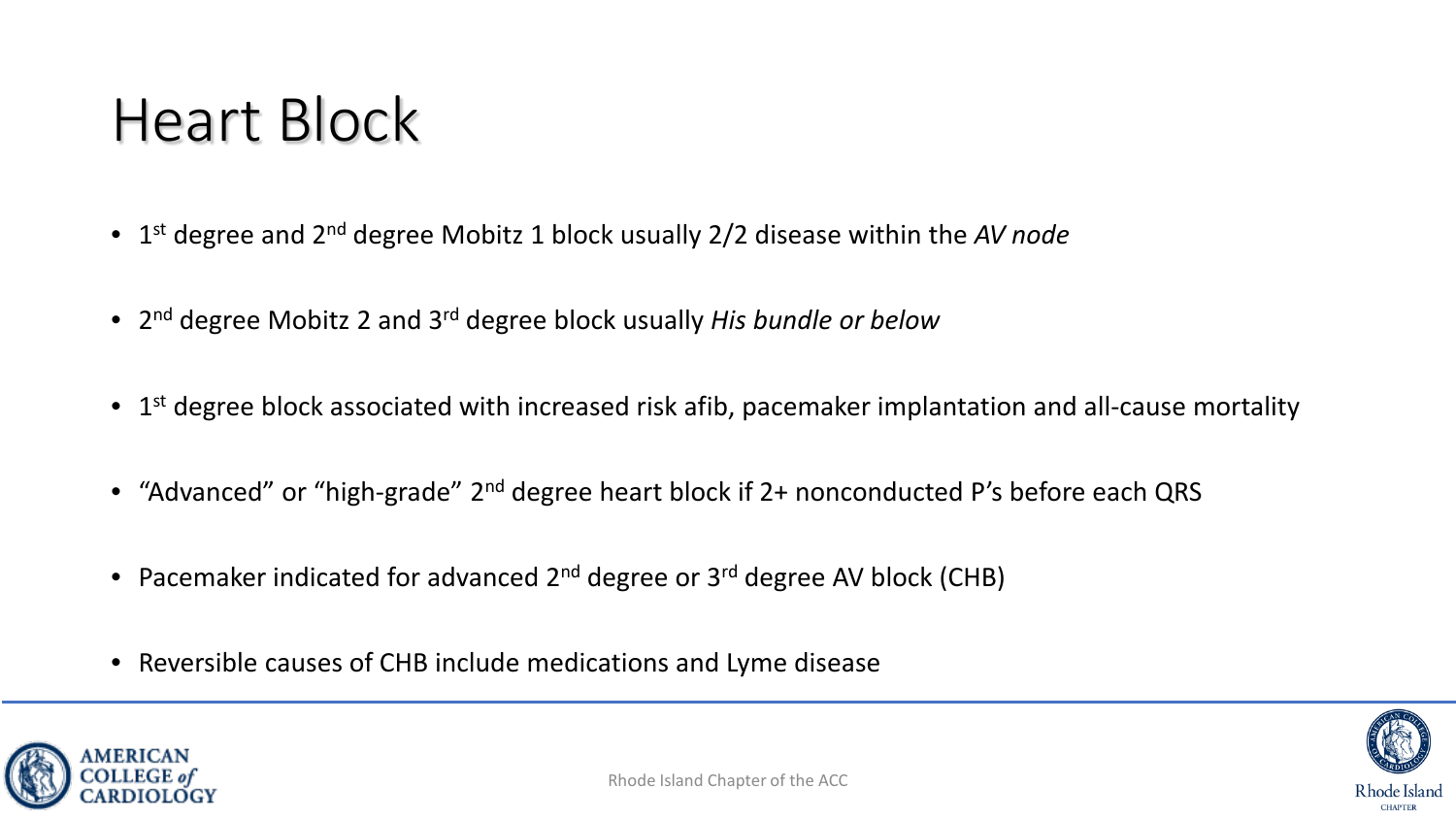## Overview of tachycardia

#### • **Narrow complex tachycardias**

- Atrial fibrillation/atrial flutter
- Supraventricular tachycardias

#### • **Wide complex tachycardias**

- SVT with aberrancy
- Ventricular arrhythmias



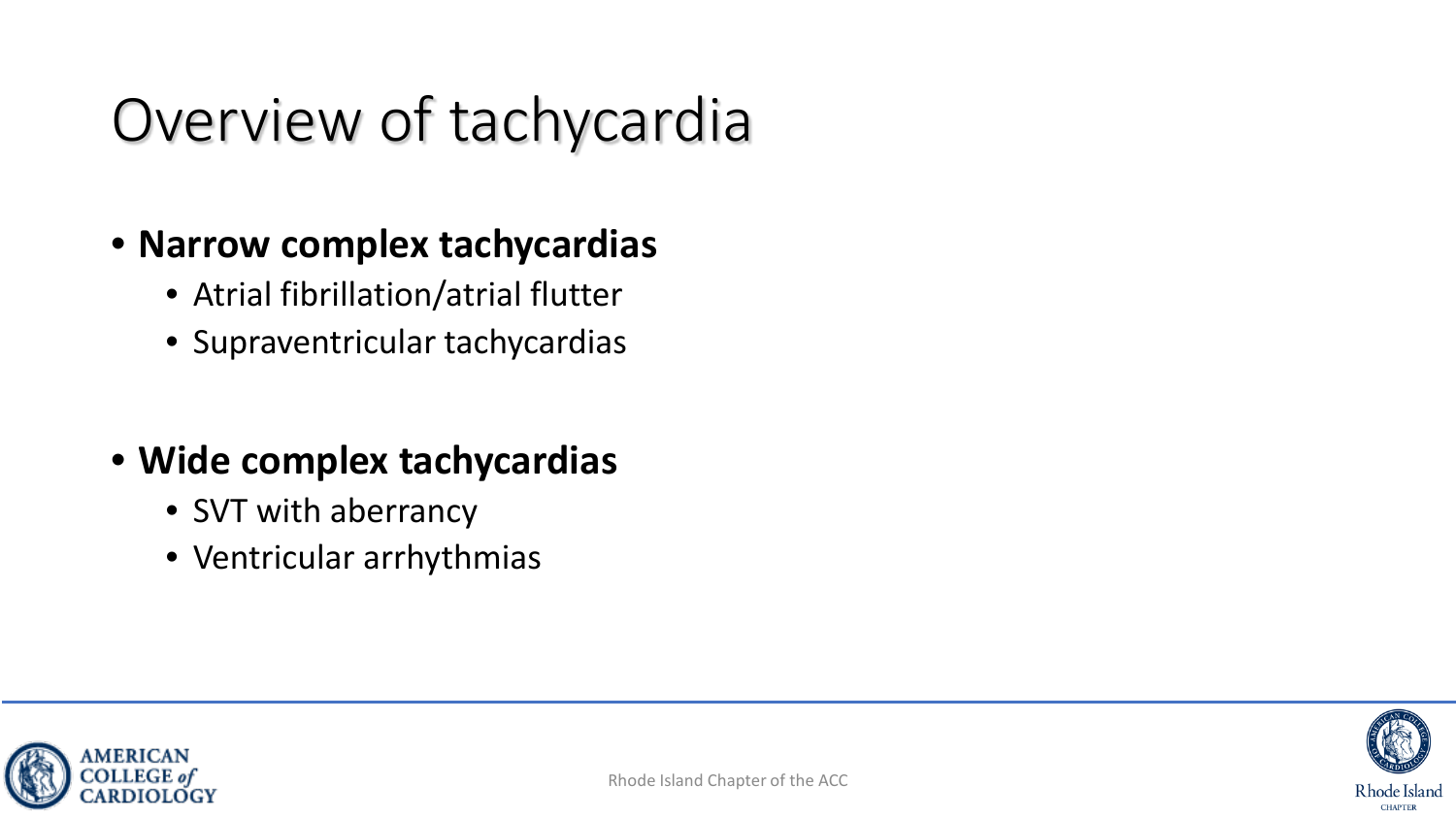## Acute management of afib

- Immediate synchronized cardioversion if **hypotension, angina or heart failure**
- If HD stable, goal HR 60-110/min with BB, CCB or digoxin

#### • **Consider elective cardioversion:**

- If duration afib<48hrs, can proceed with DCCV
- If duration > 48hrs or unknown: anticoagulate for 3+ weeks prior to DCCV, or anticoagulate then TEE to rule out intracardiac thrombus prior to DCCV
- Anticoagulation must continue after cardioversion



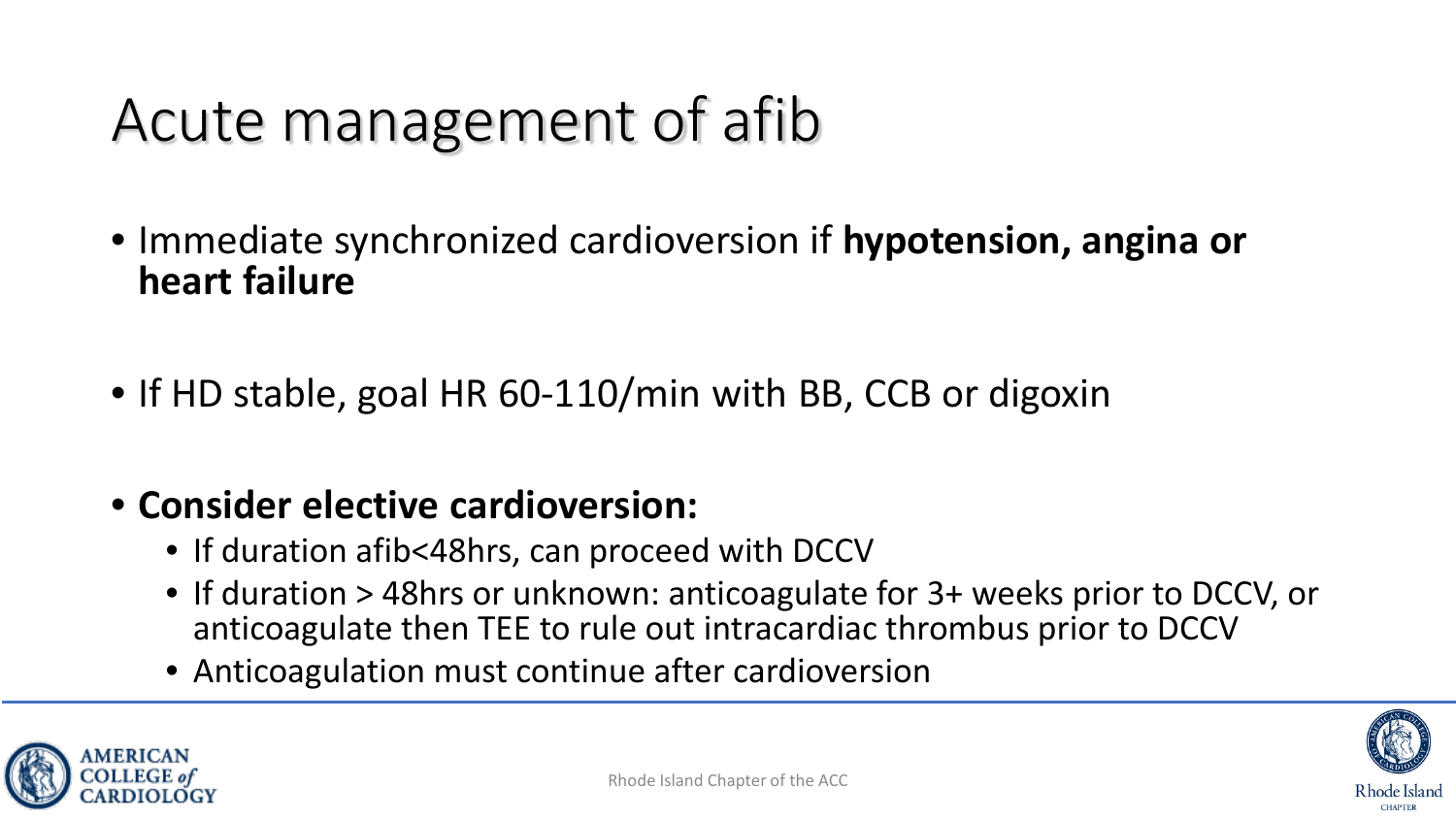## Long-term management of afib

- Increased **risk of embolic stroke**, heart failure and all-cause mortality
- Anticoagulation based on risk factors (ie CHADS2, rheumatic MS, or mechanical heart valve)
	- **Warfarin** > aspirin + plavix > aspirin alone
	- Direct thrombin inhibitors (ie apixaban)
	- Rivaroxaban (oral factor Xa inhibitor)
- **Rate control**
- **Rhythm control if symptoms despite adequate rate control**
	- Consider "pill-in-the-pocket" approach with flecainide or propafenone for symptomatic paroxysmal afib (remember to rate control as well, i.e., diltiazem!)
- Ablation, esp if aflutter
- AV nodal ablation
- Maze surgery

MERICAN



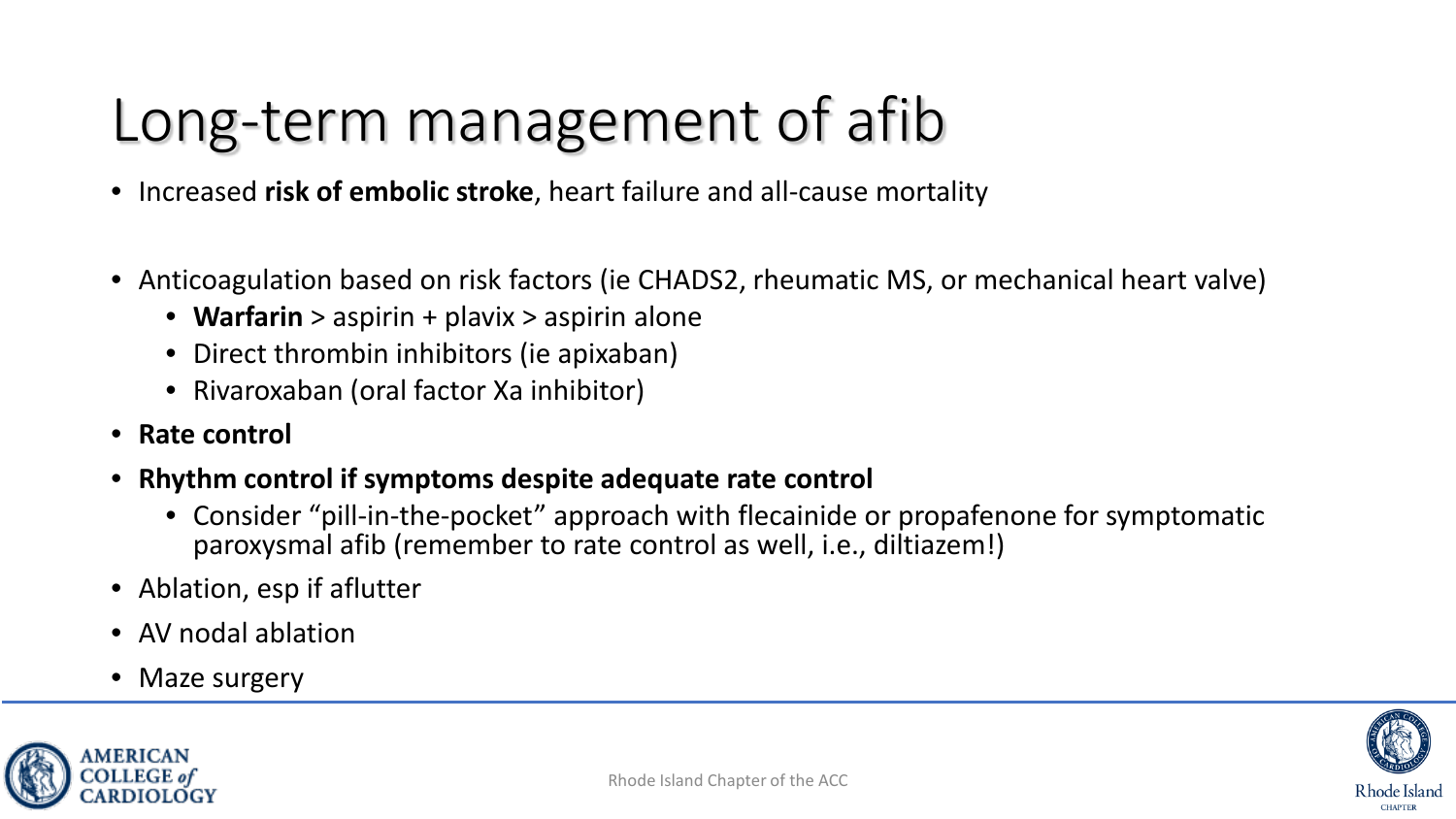## Supraventricular tachycardias

- **AVNRT** fast and slow pathways *within* AV node
- **AVRT** circuit includes AV node and bypass tract
	- Anterograde conduction leads to preexcitation: short PR interval, delta wave (WPW)
	- Retrograde conduction -> concealed bypass tract
- **Atrial tachycardia**  ectopic focus or area of microreentry
- *Management includes AV nodal blocking agents, antiarrhythmics or catheter ablation*







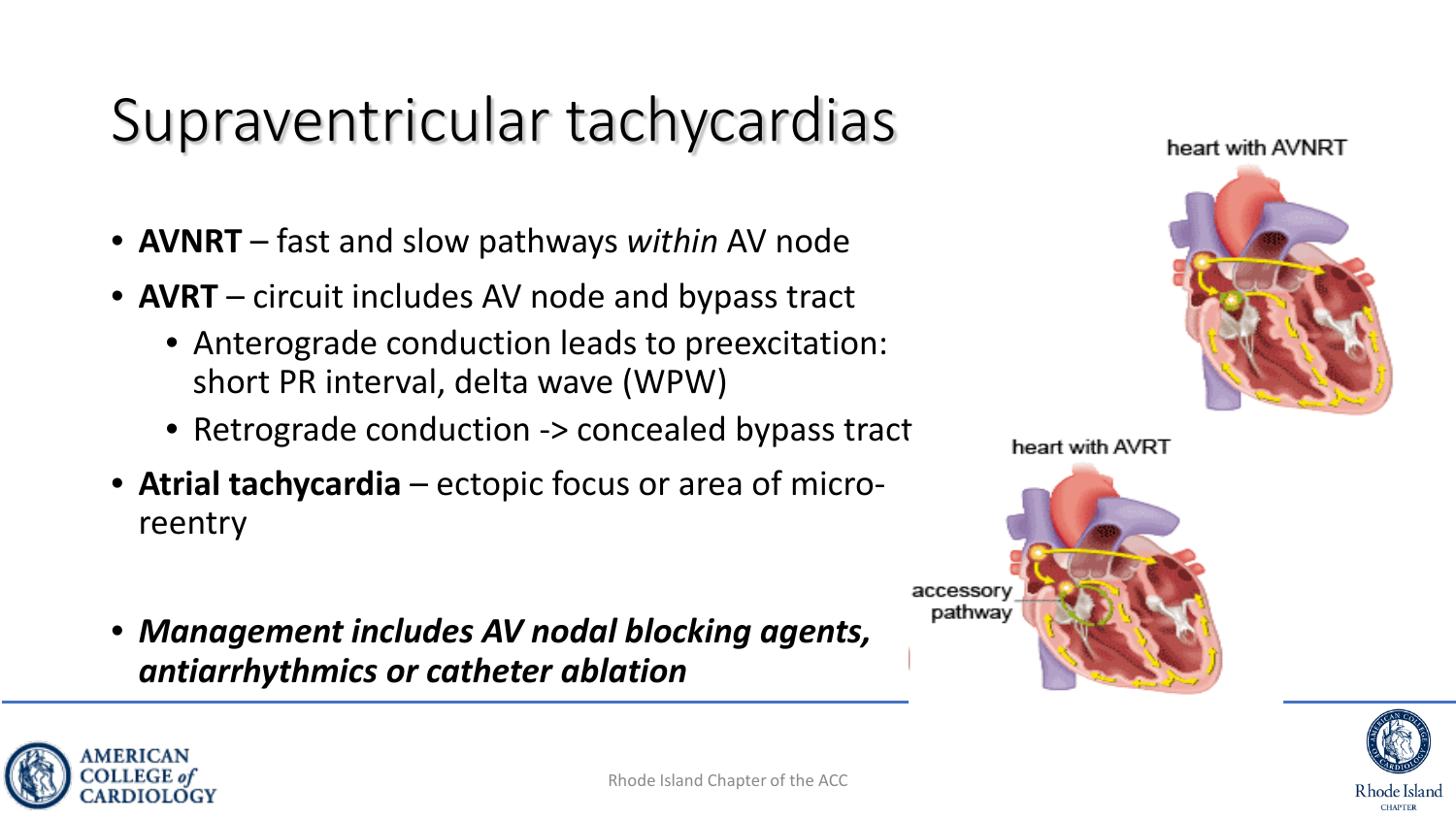#### Ventricular Arrhythmias

#### • *Premature ventricular contractions*

- Present in up to 75% of healthy persons
- More common in persons with HTN or structural heart disease
- Treat symptoms with B-blocker or CCB
- Antiarrhythmics or ablation if refractory symptoms

#### • *Ventricular tachycardia*

- Increased risk of SCD in patients with structural heart disease
- Idiopathic VT carries better prognosis
- B-blockers for patients with HF or ischemic heart disease
- ICD for primary or secondary prevention
- Antiarrhythmics may reduce frequency of shocks but not mortality
- *Inherited arrhythmia syndromes*
	- Long QT syndrome -> torsades
	- Short QT syndrome -> afib, VT/VF, SCD
	- Brugada syndrome -> VF, SCD



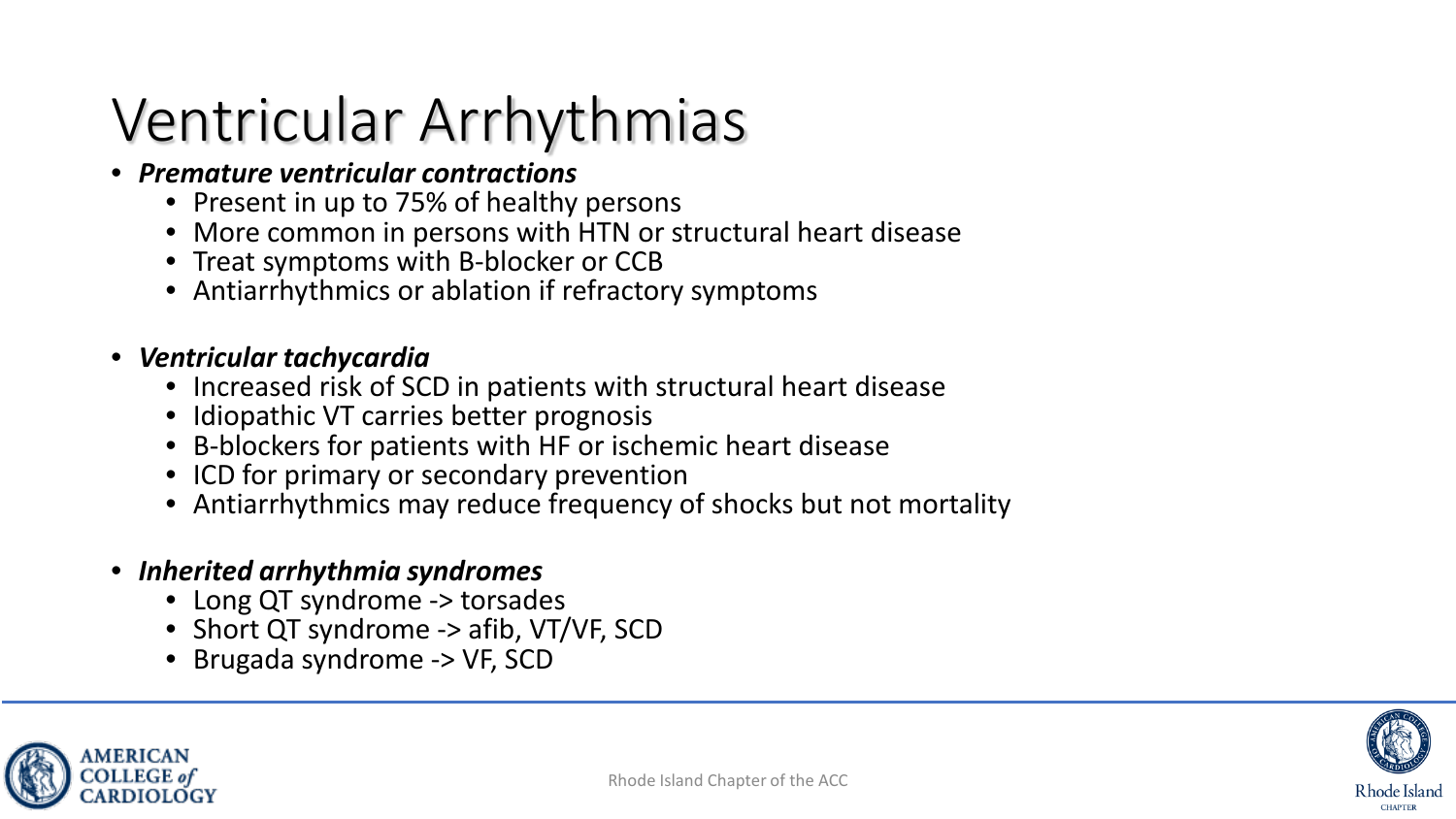#### Antiarrhythmic Medications

| Vaughan-<br><b>Williams</b><br>Classification | <b>Mechanism of Action</b>                       | <b>Examples</b>                              | <b>Effect</b>                                                      | <b>Use</b>                                                           |
|-----------------------------------------------|--------------------------------------------------|----------------------------------------------|--------------------------------------------------------------------|----------------------------------------------------------------------|
| Class IA                                      | Na-channel blockade, some K-<br>channel blockade | Quinidine,<br>procainamide,<br>disopyramide  | Slows conduction, prolongs<br>repolarization                       | Preexcited afib, SVT,<br>ventricular arrhythmias                     |
| Class IB                                      | Na-channel blockade                              | Lidocaine,<br>mexiletine,<br>phenytoin       | Slows conduction in diseased<br>tissures, shortens repolarization  | Ventricular arrhythmias                                              |
| Class IC                                      | Na-channel blockade                              | Flecainide,<br>propafenone                   | Markedly slows conduction, slightly<br>prolongs repol              | Afib, aflutter, SVT,<br>ventricular arrhythmias                      |
| Class II                                      | Beta blockade                                    | Metoprolol,<br>propranolol,                  | Suppresses automaticity and slows<br>AV nodal conduction           | Rate control of<br>arrhythmias, SVT,<br>ventricular arrhythmias      |
| Class III                                     | Potassium channel blockade                       | Sotalol, amio,<br>dofetilide,<br>dronedarone | Prolongs action potential duration                                 | Afib, aflutter, ventricular<br>arrhythmias                           |
| Class IV                                      | Calcium channel blockade                         | Verapamil, diltiazem                         | Slows SA node automaticity and AV<br>nodal conduction              | SVT, rate control of atrial<br>arrhythmias, triggered<br>arrhythmias |
|                                               | A1 receptor agonist                              | Adenosine                                    | Slows or blocks SA node<br>automaticity and AV node<br>condunction | Termination of SVT                                                   |
|                                               | Increasing vagal activity                        | Digoxin                                      | Slows AV nodal conduction                                          | Rate control of<br>arrhythmias                                       |



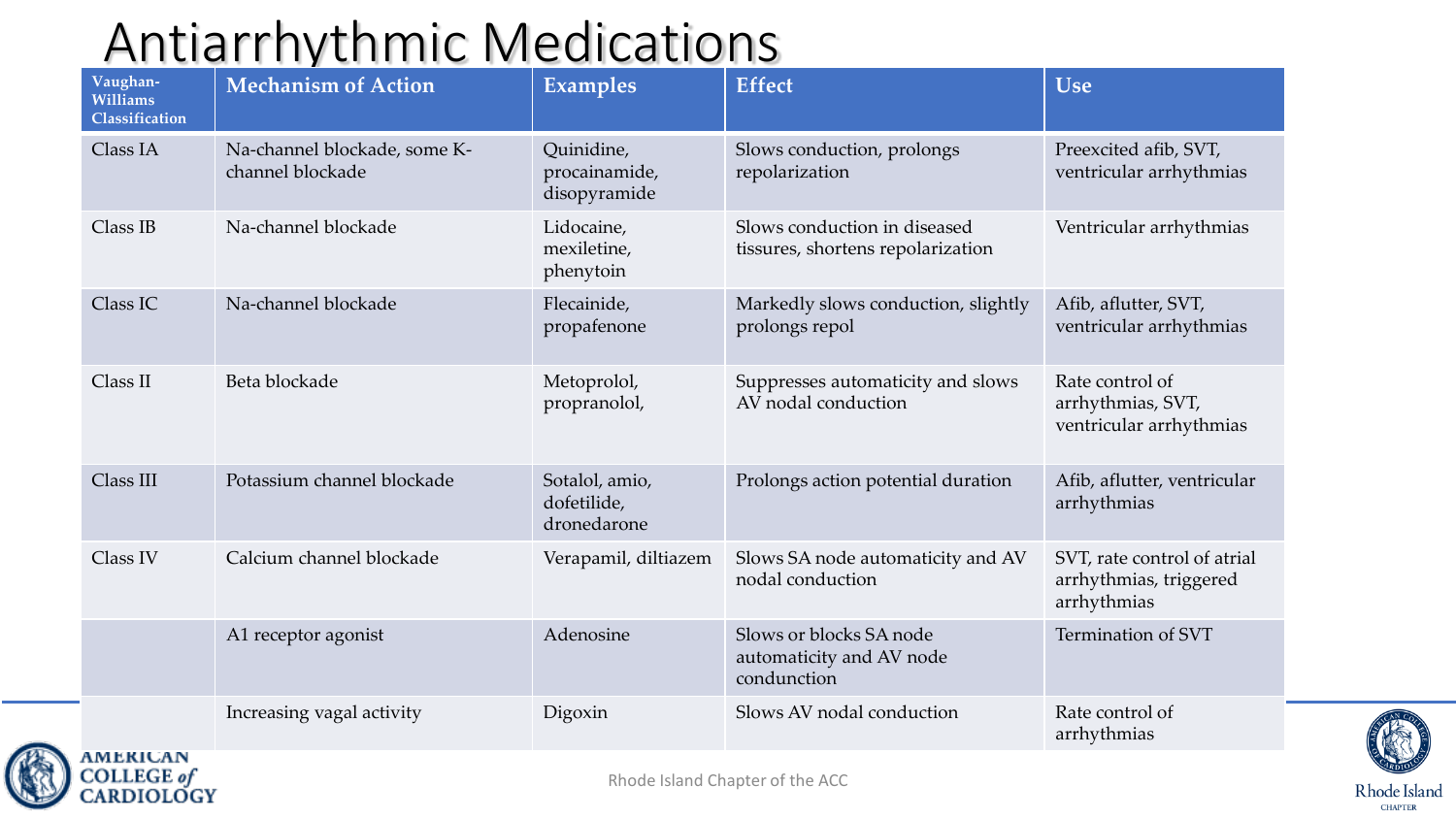### Indications for PPM

- Symptomatic bradycardia (HR<40/min) or sinus pauses
- Symptomatic CHB or 2<sup>nd</sup> degree heart block (type 1 or 2)
- Asymptomatic CHB or advanced 2<sup>nd</sup> degree HB
- Afib with pauses > = 5 seconds
- Alternating bundle branch block
- After catheter AV nodal ablation



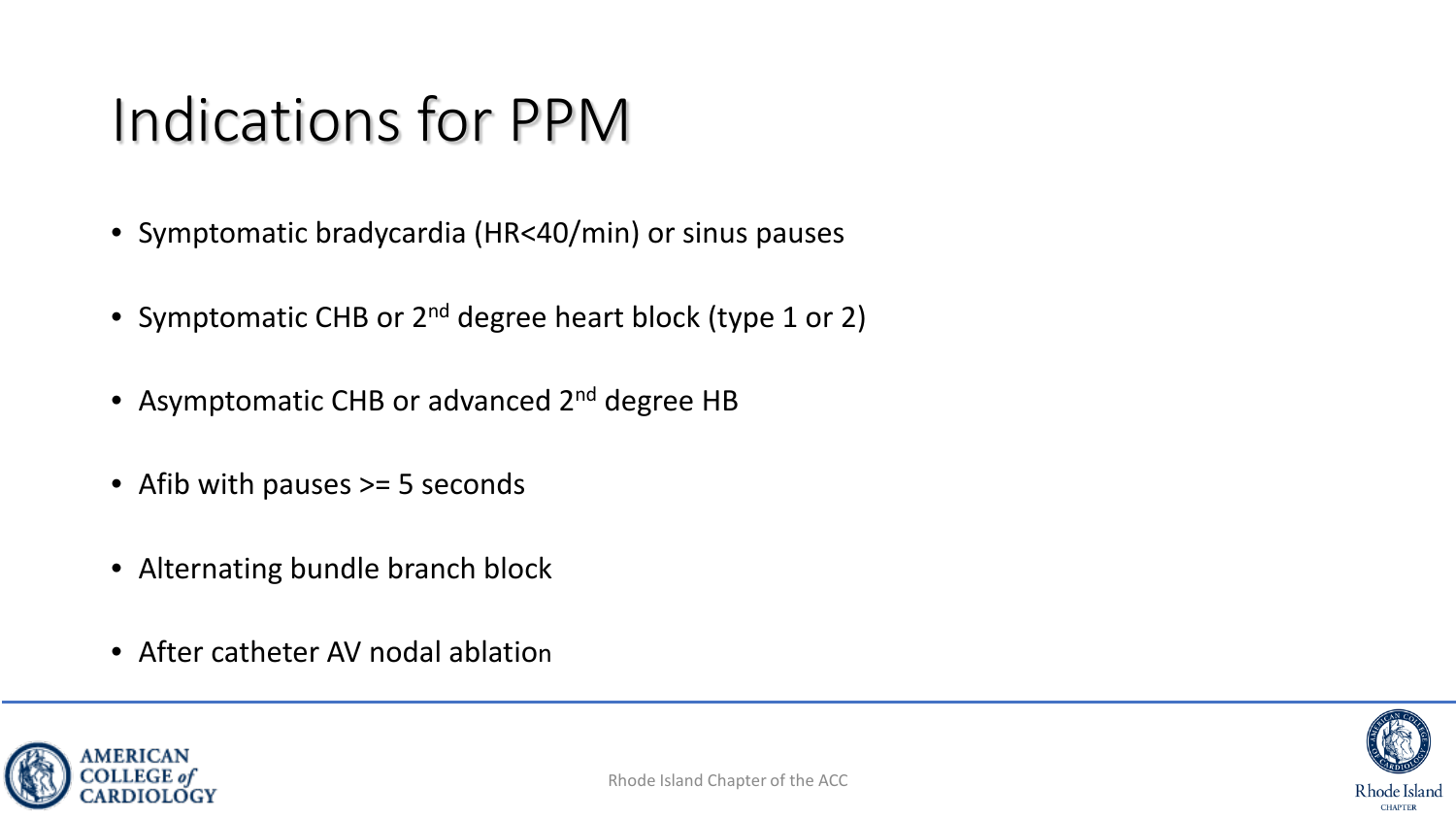## Overview of ICD

- Indicated for primary and secondary prevention
- Management perioperatively: shock function should be turned off during procedures using electrocautery
- Management of device infection: removal of entire system



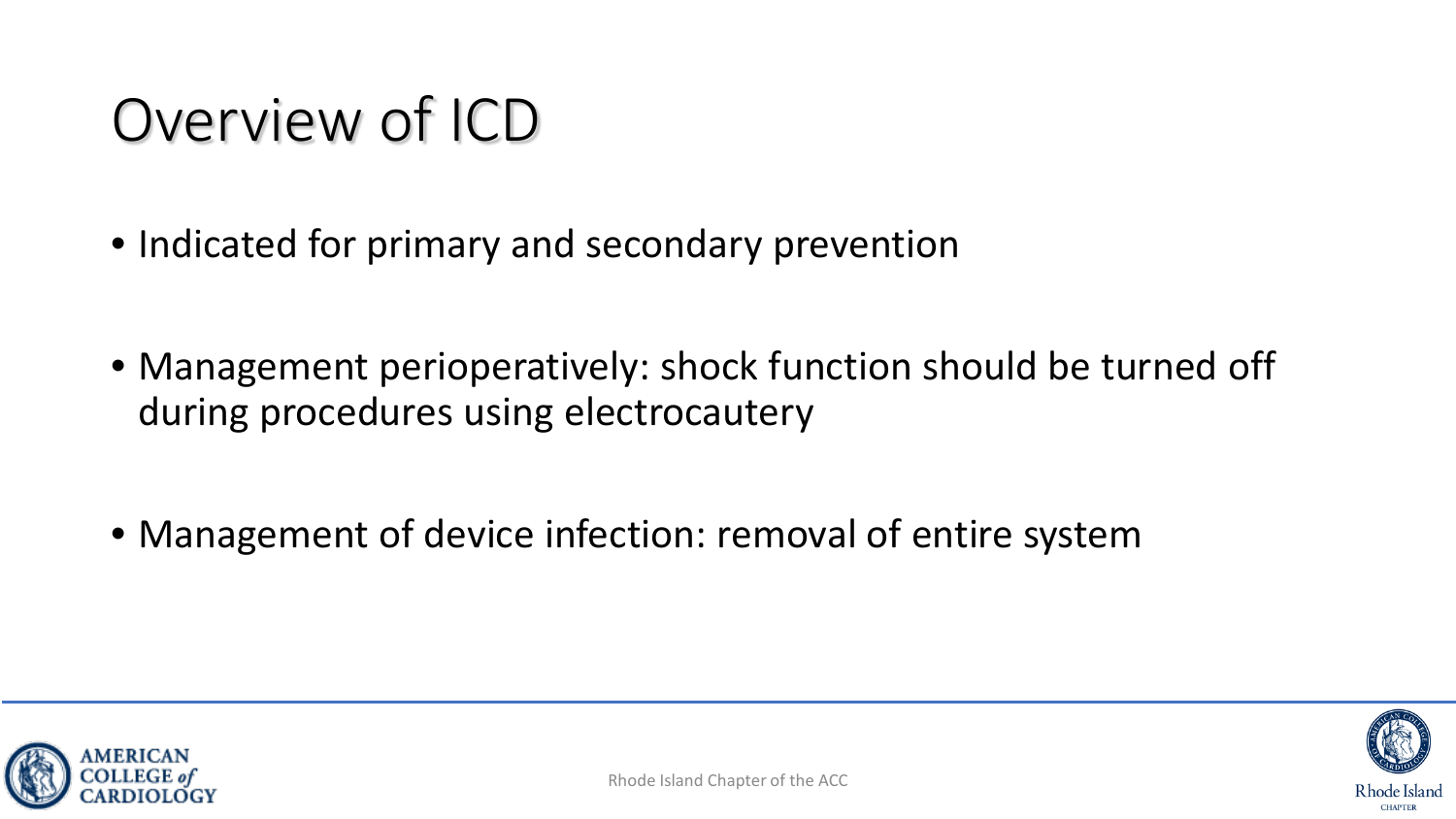Question:

56yo M is evaluated in the hospital for paroxysmal afib. The patient develops increasing SOB during these<br>episodes. 5 days ago, he was admitted for an acute MI and cardiogenic shock and received a DES in the LAD. Medications are lisinopril, digoxin, furosemide, aspirin, clopidogrel, eplerenone, simvastatin, and unfractionated heparin.

On exam, the patient is afebrile, blood 92/65, pulse 75. O2 sat is 95% with 3L NC. Cardiac exam reveals estimated CVP of 12cm H2O. Heart sounds are distant and regular. There is a grade 2/6 holosystolic murmur at the cardiac apex. A summation gallop is present. Crackles are ausculated bilaterally in the lower lung fields.

Transthoracic echocardiogram shows LVEF 32%.

Which of the following is the most appropriate treatment for this pt's afib?

(A) Amiodarone

(B) Disopyramide

(C) Dronedarone

(D) Flecainide

(E) Sotalol